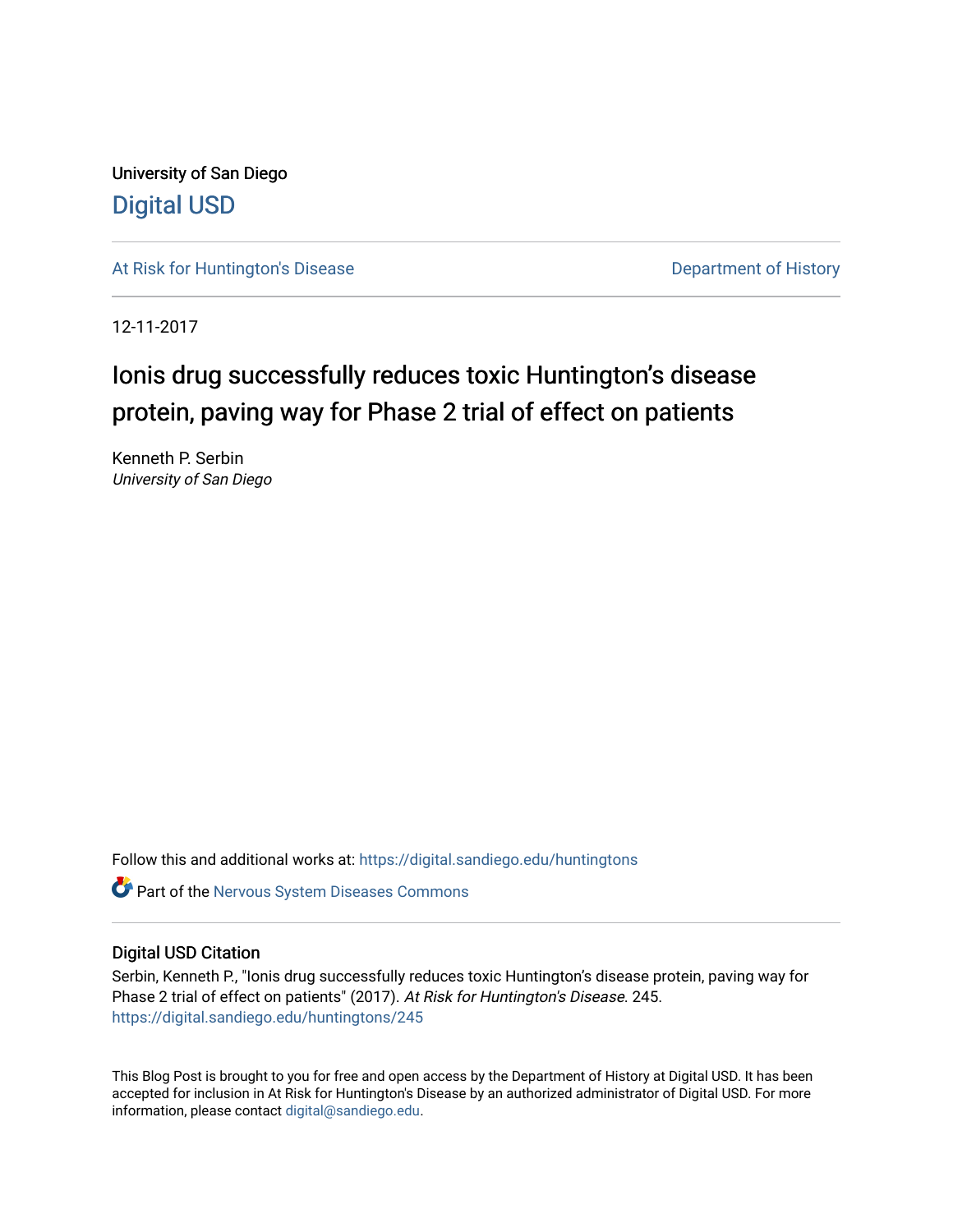### More **[Create Blog](https://www.blogger.com/home#create) [Sign In](https://www.blogger.com/)**

# [At Risk for Huntington's Disease](http://curehd.blogspot.com/)

*HD is a genetically caused brain disorder that causes uncontrollable bodily movements and robs people's ability to walk, talk, eat, and think. The final result is a slow, ugly death. Children of parents with HD have a 50-50 chance of inheriting the disease. There is no cure or treatment.*

## Blog Archive

- $\blacktriangleright$  [2021](http://curehd.blogspot.com/2021/) (12)
- $2020(16)$  $2020(16)$
- $2019(19)$  $2019(19)$
- $\blacktriangleright$  [2018](http://curehd.blogspot.com/2018/) (16)
- $\blacktriangledown$  [2017](http://curehd.blogspot.com/2017/) (14)
	- [▼](javascript:void(0)) [December](http://curehd.blogspot.com/2017/12/) (2) Ionis scientists provide initial [assessment](http://curehd.blogspot.com/2017/12/ionis-scientists-provide-initial.html) of suc...

Ionis drug successfully reduces toxic [Huntington's...](http://curehd.blogspot.com/2017/12/ionis-drug-successfully-reduces-toxic.html)

- [►](javascript:void(0)) [November](http://curehd.blogspot.com/2017/11/) (1)
- [►](javascript:void(0)) [October](http://curehd.blogspot.com/2017/10/) (1)
- $\blacktriangleright$  [June](http://curehd.blogspot.com/2017/06/) (1)
- $\blacktriangleright$  [May](http://curehd.blogspot.com/2017/05/) (4)
- $\blacktriangleright$  [April](http://curehd.blogspot.com/2017/04/) (1)
- $\blacktriangleright$  [March](http://curehd.blogspot.com/2017/03/) (1)
- $\blacktriangleright$  [February](http://curehd.blogspot.com/2017/02/) (2)
- $\blacktriangleright$  [January](http://curehd.blogspot.com/2017/01/) (1)
- $2016(13)$  $2016(13)$
- $2015(24)$  $2015(24)$
- $2014(24)$  $2014(24)$
- $\blacktriangleright$  [2013](http://curehd.blogspot.com/2013/) (30)
- $\blacktriangleright$  [2012](http://curehd.blogspot.com/2012/) (26)
- $\blacktriangleright$  [2011](http://curehd.blogspot.com/2011/) (33)
- $\blacktriangleright$  [2010](http://curehd.blogspot.com/2010/) (26)
- $-2009(21)$  $-2009(21)$  $-2009(21)$
- $\blacktriangleright$  [2008](http://curehd.blogspot.com/2008/) $(7)$
- $\blacktriangleright$  [2007](http://curehd.blogspot.com/2007/)(7)
- $\blacktriangleright$  [2006](http://curehd.blogspot.com/2006/) (4)
- $\blacktriangleright$  [2005](http://curehd.blogspot.com/2005/) (17)

## About Me **GENE [VERITAS](https://www.blogger.com/profile/10911736205741688185)**

View my [complete](https://www.blogger.com/profile/10911736205741688185) profile

# HD Links

[Huntington's](http://www.hdsa.org/) Disease Society of America [International](http://www.huntington-assoc.com/) Huntington **Association** 

#### MONDAY, DECEMBER 11, 2017

# Ionis drug successfully reduces toxic Huntington's disease protein, paving way for Phase 2 trial of effect on patients

In an initial clinical trial that marks a significant step toward finding an effective Huntington's disease treatment, the [Ionis Pharmaceuticals](http://www.ionispharma.com/) genesilencing drug safely reduced the production of the toxic mutant protein implicated in HD, the firm announced today.

Ionis has handed development of the expected Phase 2 trial to its partner in the project, the multinational pharmaceutical giant Roche, earning a \$45 million license fee, today's Ionis [press release stated](http://ir.ionispharma.com/news-releases/news-release-details/ionis-pharmaceuticals-licenses-ionis-htt-rx-partner-following). The drug is called IONIS-HTT $_{\rm Rx}$ : "HTT" stands for both the huntingtin gene and the protein it produces, and "Rx" signifies a remedy.

The trial was officially classified as Phase 1/2a. A Phase 1 trial measure's a drug's safety and tolerability in a small number of participants, while a Phase 2 trial examines efficacy in a larger group of patients. Though mainly Phase 1, this trial had elements of a Phase 2: actual HD patients took part, and it sought to determine whether the drug's basic mechanism worked.

"We are encouraged by the performance of IONIS-HTTRx in the Phase 1/2a clinical study," Frank Bennett, Ph.D., Ionis senior vice president of research, stated in the release.

The reductions of the mutant protein "observed in the study substantially exceeded our expectations," Dr. Bennett added. The study, which involved 46 participants with early HD symptoms, did not assess whether that reduction slowed disease progression.

Ionis stated that "dose-dependent reductions of mHTT were observed" in the trial: the higher the dosage, the greater the reduction in the amount of the mutant protein.

"We were equally encouraged by the safety profile of the drug," Dr. Bennett stated.

"The results of this trial are of ground-breaking importance for Huntington's disease patients and families," stated Dr. Sarah Tabrizi, professor of clinical neurology, director of the University College London's Huntington Centre, and the global lead investigator on the Phase 1/2a study. "For the first time, a drug has lowered the level of the toxic diseasecausing protein in the nervous system, and the drug was safe and well tolerated. The key now is to move quickly to a larger trial to test whether IONIS-HTT<sub>Rx</sub> slows disease progression."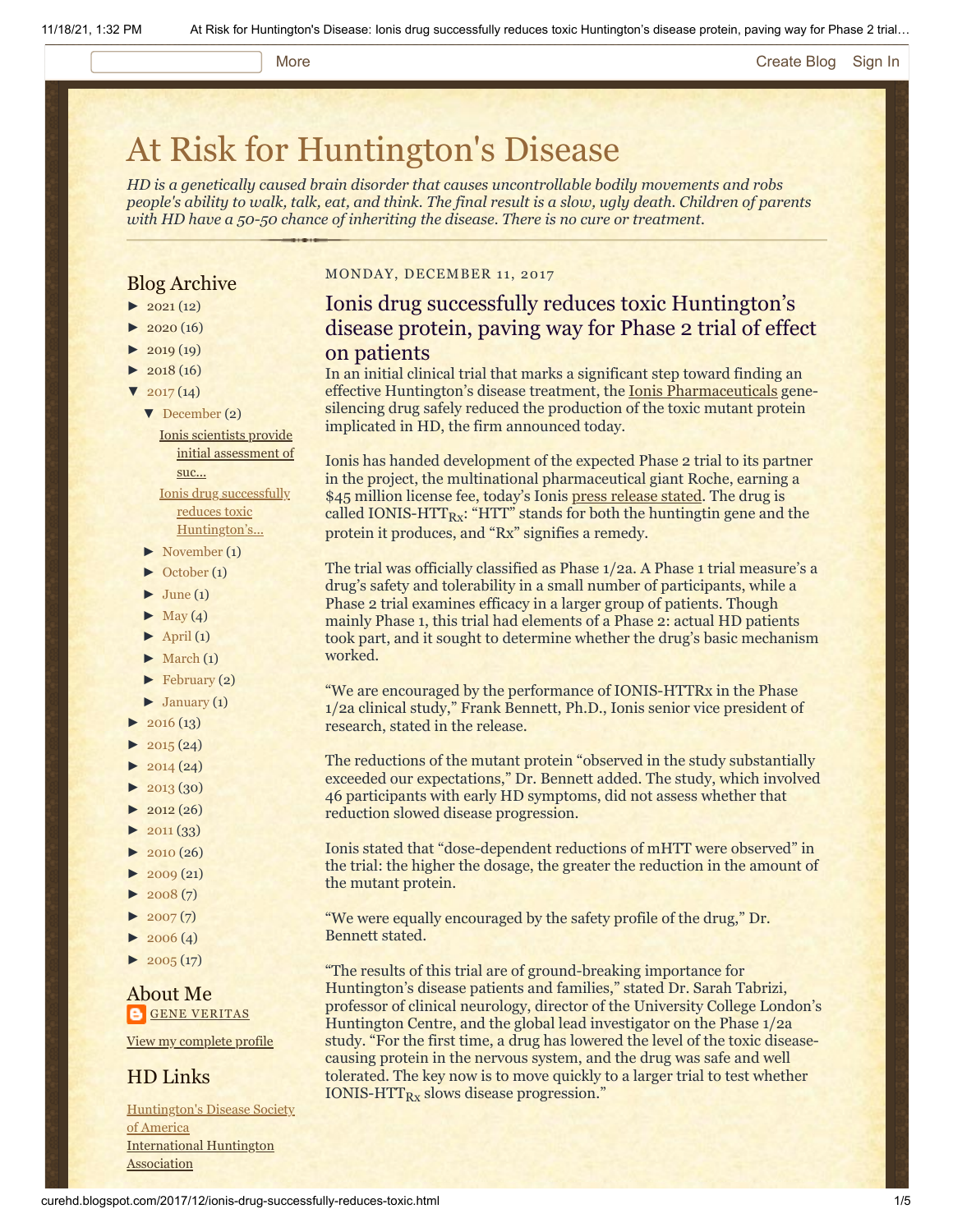11/18/21, 1:32 PM At Risk for Huntington's Disease: Ionis drug successfully reduces toxic Huntington's disease protein, paving way for Phase 2 trial…

[Huntington's](http://hddrugworks.org/) Disease Drug **Works** [Huntington's](http://www.hdlighthouse.org/) Disease **Lighthouse Hereditary Disease [Foundation](http://www.hdfoundation.org/)** [Huntington's](http://www.hdac.org/) Disease Advocacy Center Thomas [Cellini Huntington's](http://www.ourtchfoundation.org/) Foundation HDSA Orange County (CA) [Affiliate](http://www.hdsaoc.org/) HD Free with [PGD!](http://www.hdfreewithpgd.com/) [Stanford](http://www.stanford.edu/group/hopes/) HOPES Earth Source [CoQ10,](http://www.escoq10.com/) Inc.

# HD Blogs and Individuals

Chris Furbee: [Huntingtons](http://www.huntingtonsdance.org/) **Dance** Angela F.: Surviving [Huntington's?](http://survivinghuntingtons.blogspot.com/) Heather's [Huntington's](http://heatherdugdale.angelfire.com/) Disease Page



*Frank Bennett, Ph.D. (above, photo by Kristina Bowyer, Ionis) and Dr. Sarah Tabrizi (below, photo by Gene Veritas)*



## **Pharma giant Roche steps in**

Ionis officials stated in June that a Phase 2 study could start as soon as 2018. [Typically, all three phases of a clinical trial project take at least fiv](http://curehd.blogspot.com/2017/06/ionis-huntingtons-disease-drug-step.html)e years, although nobody can predict the actual course of a trial.

In 2013, Ionis, a mid-sized drug-discovery firm that does not produce or sell drugs or conduct clinical trials on its own, partnered with Roche, one of the world's largest and most successful pharmaceutical companies (click [here](http://curehd.blogspot.com/2013/04/quickening-pace-towards-huntingtons.html) and [here](http://curehd.blogspot.com/2013/04/a-key-new-ally-in-search-for.html) to read more). Roche's expertise includes neurodegenerative brain diseases.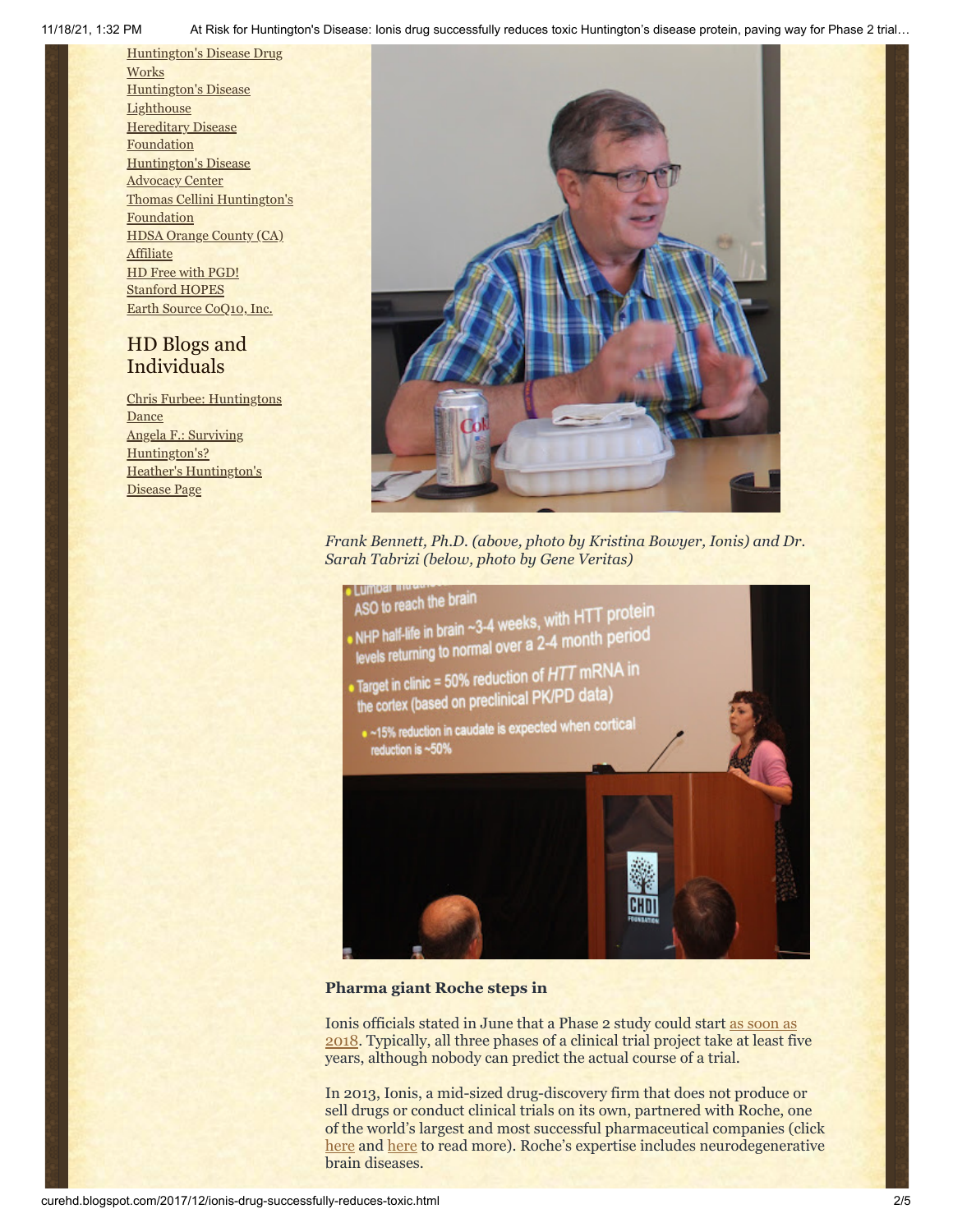Roche will now take over the development of IONIS- $\text{HTT}_{\text{Rx}}$ , including the Phase 2 and potential Phase 3 trials and bringing the drug to market. It will hold the license to the drug.

Roche also will administer the open-label extension of the Phase 1/2a study, announced in June, whereby all patients – including those who got a placebo – will continue to receive the drug. The extension allows researchers to gather more data, examine the drug's effects over a longer period of time, and better prepare for Phase 2. Patients also potentially benefit by receiving the drug longer.

### **Phase 2 to include United States**

By attacking Huntington's disease near its genetic roots, IONIS-HTT $_{Rx}$ could potentially reduce, partly reverse, and even prevent symptoms. Ionis drugs are antisense oligonucleotides, artificial strands of DNA. The drug aims to turn off the huntingtin gene messenger RNA that contains the instructions to make the huntingtin protein in brain cells.

Forty-six patients took part in the Phase 1/2a trial at sites in Canada, Germany, and England.

"Today is an exciting day for the Huntington's disease community," a joint Ionis-Roche letter to the HD community stated. "Future studies for the program will be conducted globally, including in the U.S. Roche will announce details about future studies, including eligibility criteria and planned start dates, as this information becomes available."

#### **More than a decade of research**

IONIS-HTT $_{\rm{Rx}}$  resulted from more than a decade of research involving Ionis, Roche, the lab of neurobiologist [Donald Cleveland, Ph.D.,](http://cmm.ucsd.edu/cleveland/home.html) at the University of California, San Diego, and [CHDI Foundation, Inc.,](http://chdifoundation.org/) the nonprofit virtual biotech firm aimed solely at finding (and funding) HD treatments.

On December 3, Dr. Cleveland received the \$3 million Breakthrough Prize, the world's richest science award, sponsored by Google, Facebook, and other entities. It is twice the value of the Nobel Prize. Dr. Cleveland received recognition for his career contributions to the life sciences, including work on a cause of Alzheimer's disease. [\(Click here](http://www.sandiegouniontribune.com/business/biotech/sd-me-breakthrough-prize-20171203-story.html) to read more.)

[Dr. Cleveland was honored](https://vimeo.com/53732508) at the 2012 gala of the San Diego Chapter of the Huntington's Disease Society of America. For a recent article explaining the Dr. Cleveland's role in the Ionis project, [click here](http://www.sandiegouniontribune.com/news/health/sd-me-dnadrugs-update-20171026-story.html).

In interviews today, I hope to obtain further details about the progress regarding IONIS-HTT<sub>Rx</sub>.

### **HDBuzz's take: a historic breakthrough**

The HD research site **HDBuzz**, produced by scientists, stated that today's announcement is "likely to stand as one of the biggest breakthroughs in Huntington's disease since the discovery of the HD gene in 1993."

The site's article, written by [Jeff Carroll, Ph.D.](https://vimeo.com/120604026) – an HD-gene carrier like me and a scientist dedicating his career to finding HD treatments – asserted that the "most exciting" part of today's news is that "dosedependent reductions of mutant huntingtin were observed."

The clinical trial administrators know this because they examined samples of participants' cerebrospinal fluid, which runs along the spine and into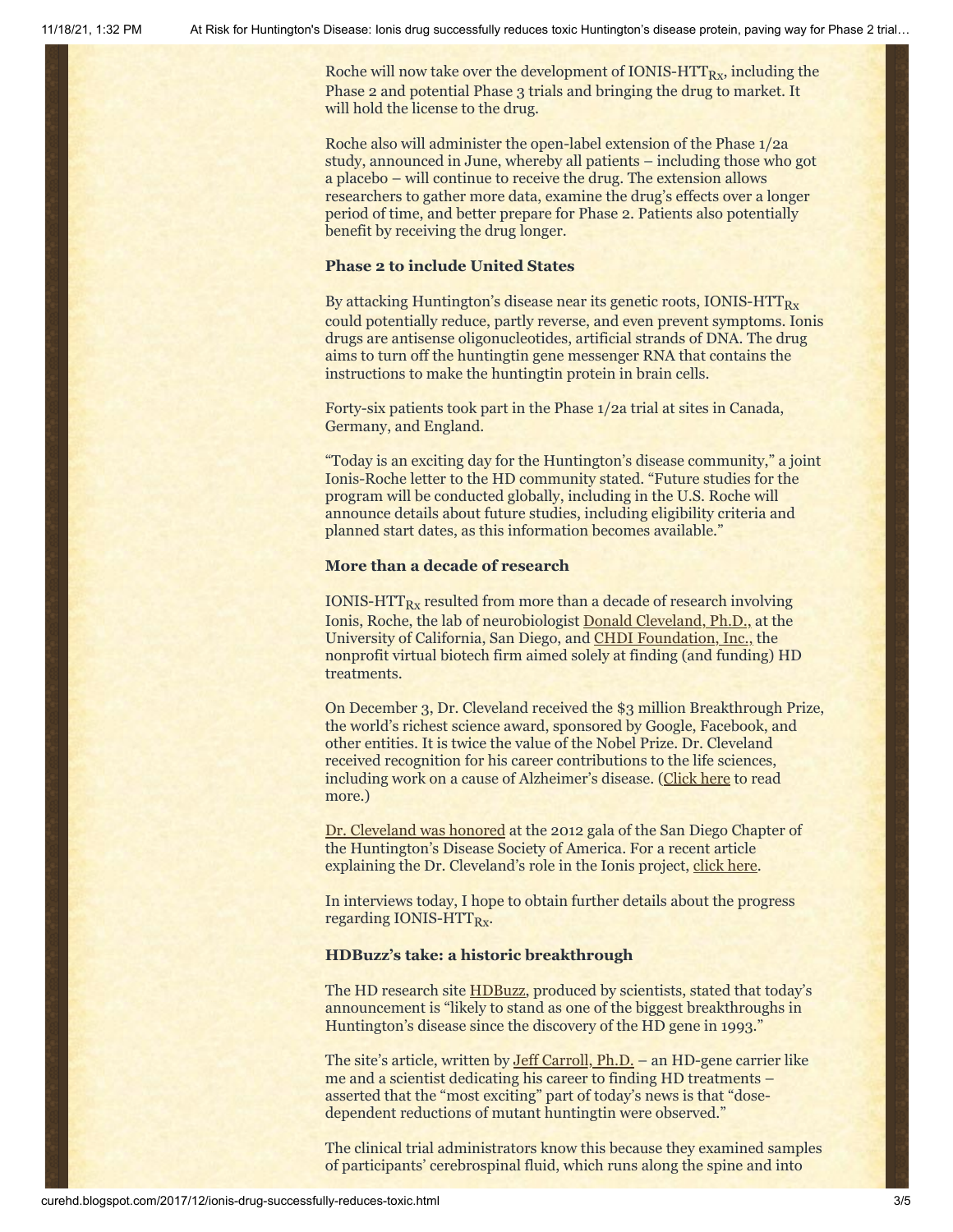11/18/21, 1:32 PM At Risk for Huntington's Disease: Ionis drug successfully reduces toxic Huntington's disease protein, paving way for Phase 2 trial…

the brain. Participants received injections of the drug via a spinal tap.

"This means that patients treated with IONIS-HTTRx have reductions in the huntingtin protein in their cerebrospinal fluid," Dr. Carroll wrote. "Based on this result, it looks like the drug is doing what it's meant to do, and that huntingtin lowering has been achieved!"

Dr. Wild concluded: "This is a great day in the HD community, and it sets us on the path to even more exciting work in 2018. For the first time in history, HD patients are being treated with drugs known to reduce the amount of huntingtin protein in their brain. Until we conduct the next trial, we won't know if this reduces the impact of HD. And while we know the drug is safe in the short term, we will also have to watch carefully for any long-term adverse effects. But we're facing this problem with renewed excitement and hope. It's the best early Christmas present we could have hoped for."



*Jeff Carroll, Ph.D., at the 2012 CHDI-sponsored HD therapeutics conference (photo by Gene Veritas)*

*(Disclosure: I hold a symbolic amount of Ionis shares.)*

Posted by Gene [Veritas](https://www.blogger.com/profile/10911736205741688185) at [7:28](http://curehd.blogspot.com/2017/12/ionis-drug-successfully-reduces-toxic.html) AM м

Labels: antisense [oligonucleotide](http://curehd.blogspot.com/search/label/antisense%20oligonucleotide) , [clinical](http://curehd.blogspot.com/search/label/clinical%20trials) trials , [DNA](http://curehd.blogspot.com/search/label/DNA) , Frank [Bennett](http://curehd.blogspot.com/search/label/Frank%20Bennett) , [huntingtin](http://curehd.blogspot.com/search/label/huntingtin) , [huntingtin](http://curehd.blogspot.com/search/label/huntingtin%20lowering) lowering , [Huntington's](http://curehd.blogspot.com/search/label/Huntington%27s%20disease) disease , Ionis [Pharmaceuticals](http://curehd.blogspot.com/search/label/Ionis%20Pharmaceuticals) , [IONIS-HTT-Rx](http://curehd.blogspot.com/search/label/IONIS-HTT-Rx) , Jeff [Carroll](http://curehd.blogspot.com/search/label/Jeff%20Carroll) , [RNA](http://curehd.blogspot.com/search/label/RNA) , [Roche](http://curehd.blogspot.com/search/label/Roche) , Sarah [Tabrizi](http://curehd.blogspot.com/search/label/Sarah%20Tabrizi) , [treatments](http://curehd.blogspot.com/search/label/treatments)

စ

## 1 comment:

**Anonymous said...**

So hopeful. Thanks.

6:18 PM, [December](http://curehd.blogspot.com/2017/12/ionis-drug-successfully-reduces-toxic.html?showComment=1513217931786#c5669886616148882754) 13, 2017

Post a [Comment](https://www.blogger.com/comment.g?blogID=10081281&postID=4221482492502724966&isPopup=true)